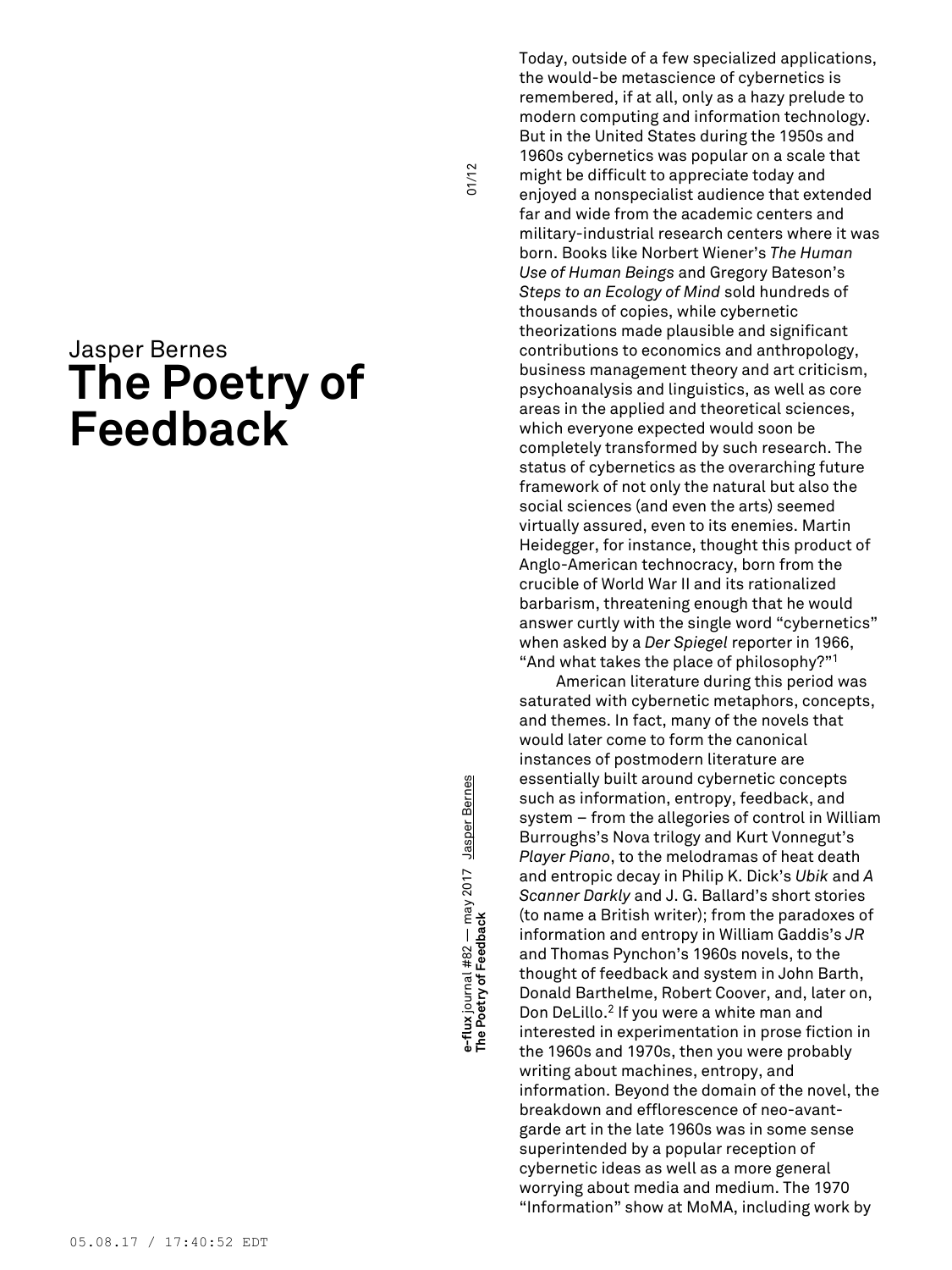Installation view of the exhibition "Hannah Weiner (1928–1997)," Kunsthalle Zürich, 2015. Photo: Gunnar Meier Photography. On the exhibition "Hannah Weiner" (1928–1997), " Kunsthalle Zürich, 2015. Photo: Gunnar Meier Phot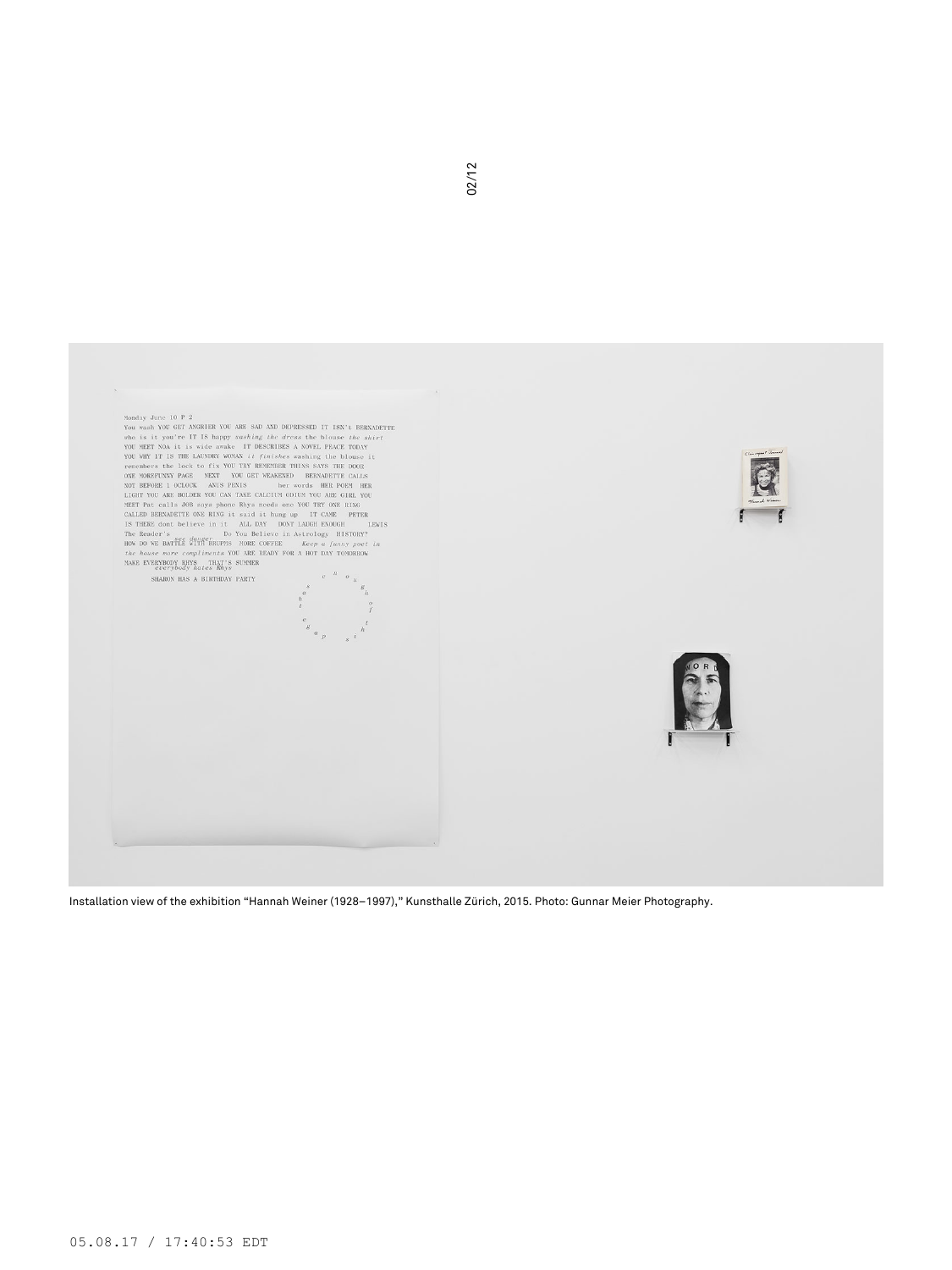many of the most recognizable figures of this period, is an index of the broad distribution of the cybernetic imaginary, which provided a primary conceptual framework for Robert Smithson, Hans Haacke, and Dan Graham; Vito Acconci, Allan Kaprow, Adrian Piper, Hélio Oiticica, and Yvonne Rainer, to name just a few, as well as the poets and writers of the period who were, in some sense, understood as conceptual and performance artists: Hannah Weiner, Madeline Gins, and Bernadette Mayer. $^3$ Charles Olson made "feedback" a guiding metaphor for his compositional process, as did A. R. Ammons. Beyond the American literary and art scene, French structuralism and poststructuralism were, in many regards, elaborated through a reception of Anglo-American cybernetics – Jacques Lacan writes famously about cybernetics in his second seminar, as do Claude Levi-Strauss and Roland Barthes, and as would Jean Baudrillard, Jean-François Lyotard, Jacques Derrida, and Gilles Deleuze and Félix Guattari later on. <sup>4</sup> Indeed, as Bernard Geoghegan notes, one of the explanations for the precipitous disappearance of cybernetics as a referent was its replacement by a set of poststructural concepts that were, to some extent, its progeny.

In a section of the *The Human Use of Human Beings*, Norbert Wiener bemoans the lack of a contemporary humanistic and scientific lingua franca of the sort that Latin once provided. The implication, throughout the book, is that cybernetics might provide this new common tongue for the complex, technological societies of the twentieth century. And although this vision never came to pass, among the conceptual artists, performers, poets, musicians, and dancers of downtown New York in the late 1960s and 1970s, cybernetic concepts functioned as a kind of lingua franca and were, in part, what enabled a person to write a poem one day, make an installation the next, and design a performance the day after that. Just as cybernetic concepts emerged at the boundaries of mathematics, physics, engineering, and biology – from the common efforts of various researchers brought together in governmentsponsored research programs and conferences – cybernetically inflected concepts such as "system," "process," and "information" provided an interart grammar that allowed conceptual artists, musicians, dancers, and poets to engage in common projects, developing new aesthetic categories, such as "the happening" or "environment," by which these projects could be received.

# **Strange Bedfellows**

How do we explain this development? How do we

**The Poetry of Feedback** 03/12 e-flux journal #82 — may 2017 <u>Jasper Bernes</u><br>The Poetry of Feedback may 2017 Jasper Bernes **e-flux** journal #82 —

03/12

understand the broad appeal for artists of this "science of everything," gaining in popularity and clout such that, by the mid-1960s, it provided key conceptual frameworks for both the counterculture and the corporate, political elite, for neo-avant-garde artists, and government technocrats? Cybernetics is, in the formulation Norbert Wiener gives it, defined as the scientific study of "control and communication in the animal and machine." <sup>5</sup> Its central concepts emerge, in part, from attempts by Wiener and others to develop self-correcting antiaircraft guns – in other words, guns that could track the movement of a plane and predict where it would be by the time an artillery shell reached it. This required a certain form of feedback whereby information received from an object – in this case, the target – produced a self-adjustment and a change in the "behavior" of the gun. $^6$ Although the techniques for mechanical selfregulation date from the invention of the water clock and feature in devices as familiar as the household thermostat, one of the best examples of the servomechanical union of communication and action is cybernetician W. Ross Ashby's "homeostat." This is a device made from four interconnected electrical transistors such that the electrical output from one transistor becomes the electrical input of the other three. Each one of the four transistors has a number of settings that determines how it modulates inputs and turns them into outputs, and thus the number of possible combinations of inputs and outputs the machine can produce is exceedingly complex, yielding up tens of thousands of results. Despite their complexity, the results divide rather simply into either stable or unstable patterns. The input voltages for each transistor either settle around a single value or, alternately, fluctuate back and forth wildly, producing fluctuating outputs and a chaotic set of feedbacks between transistors. What makes this machine seem a plausible model for homeostasis and self-regulation, however, is that the thousands of possible unstable states lead, by design, to a stable one. If after a period of time the input voltages fail to settle on a single value, the transistor resets and randomly tries a new setting. It continues to reset until it finds a setting that leads to a stable input voltage. All of the transistors continue to reset until they find a range of settings that leads to stable inputs and outputs for each other. Thus, this is a selfstabilizing machine, what cyberneticians call a "hyperstable" device, capable of self-modulating through the mechanism of feedback, in response to changing inputs. Such devices provided, for many cyberneticians, a plausible portrait of how the body regulates its own temperature, how an animal learns from its behavior, how a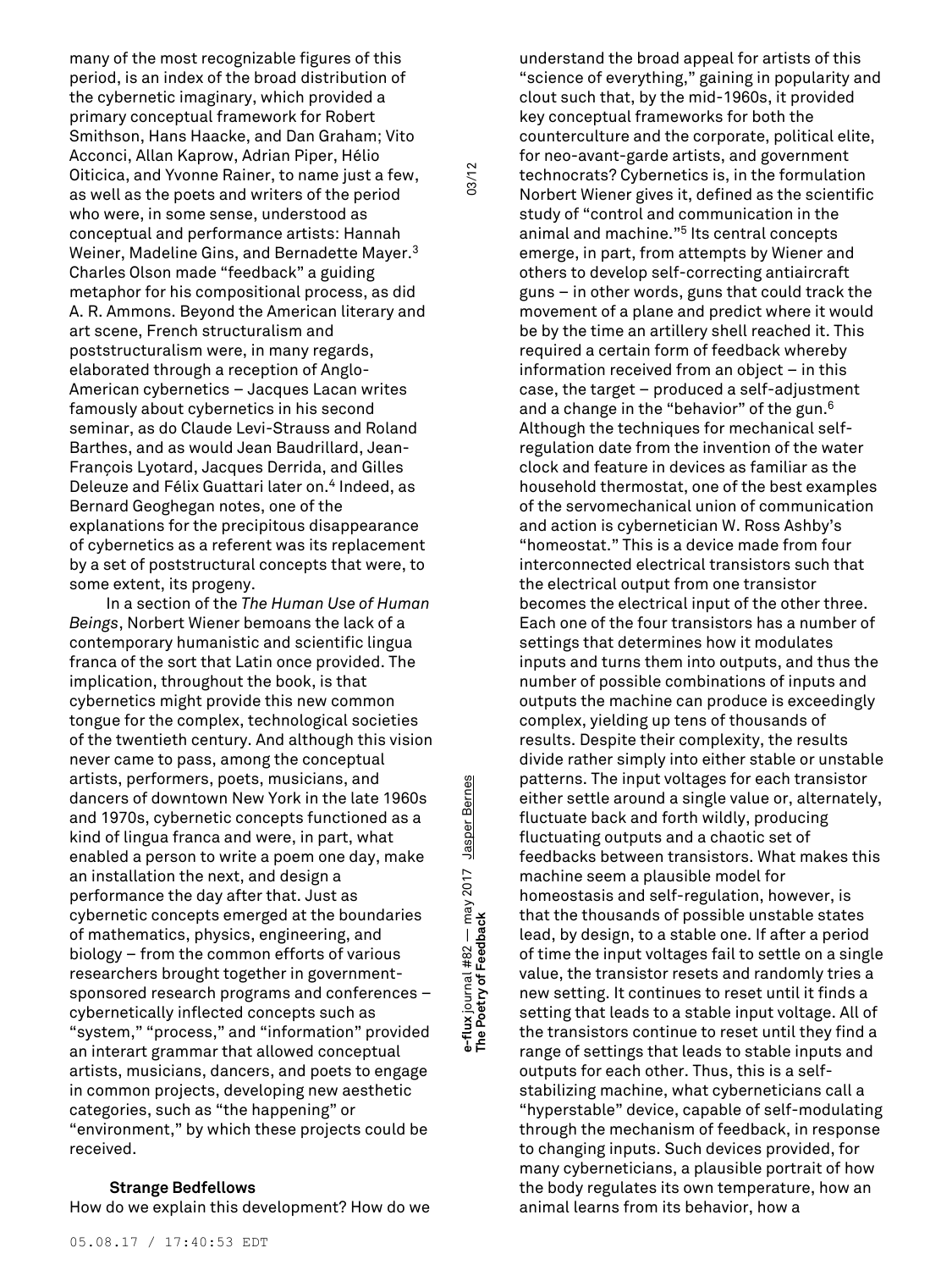

I--3PM Vito Acconci, 102 Christopher Street

| 3PM          | Bernadette Mayer has no home.<br>Bernadette Mayer;<br>She will be on the North East<br>corner of Christopher and Hudson<br>Street |
|--------------|-----------------------------------------------------------------------------------------------------------------------------------|
| $3 - - 5P M$ | John Perreault, 242 West 10th Street                                                                                              |
| $5 - -7$ PM  | Hannah Weiner, 36 West 26th Street                                                                                                |
|              | SUNDAY, OCTOBER 5                                                                                                                 |
| $1 - -3$ PM  | Abraham Lubelski, 109 Spring Street                                                                                               |
| $3 - 5$ PM   | Marjorie Strider, II3 Greene Street                                                                                               |
| $5 - -7$ PM  | Arakawa, 124 West Houston Street                                                                                                  |

Printed pamplet for *Hannah Weiner's Open House*. Charles Bernstein for Hannah Weiner in Trust.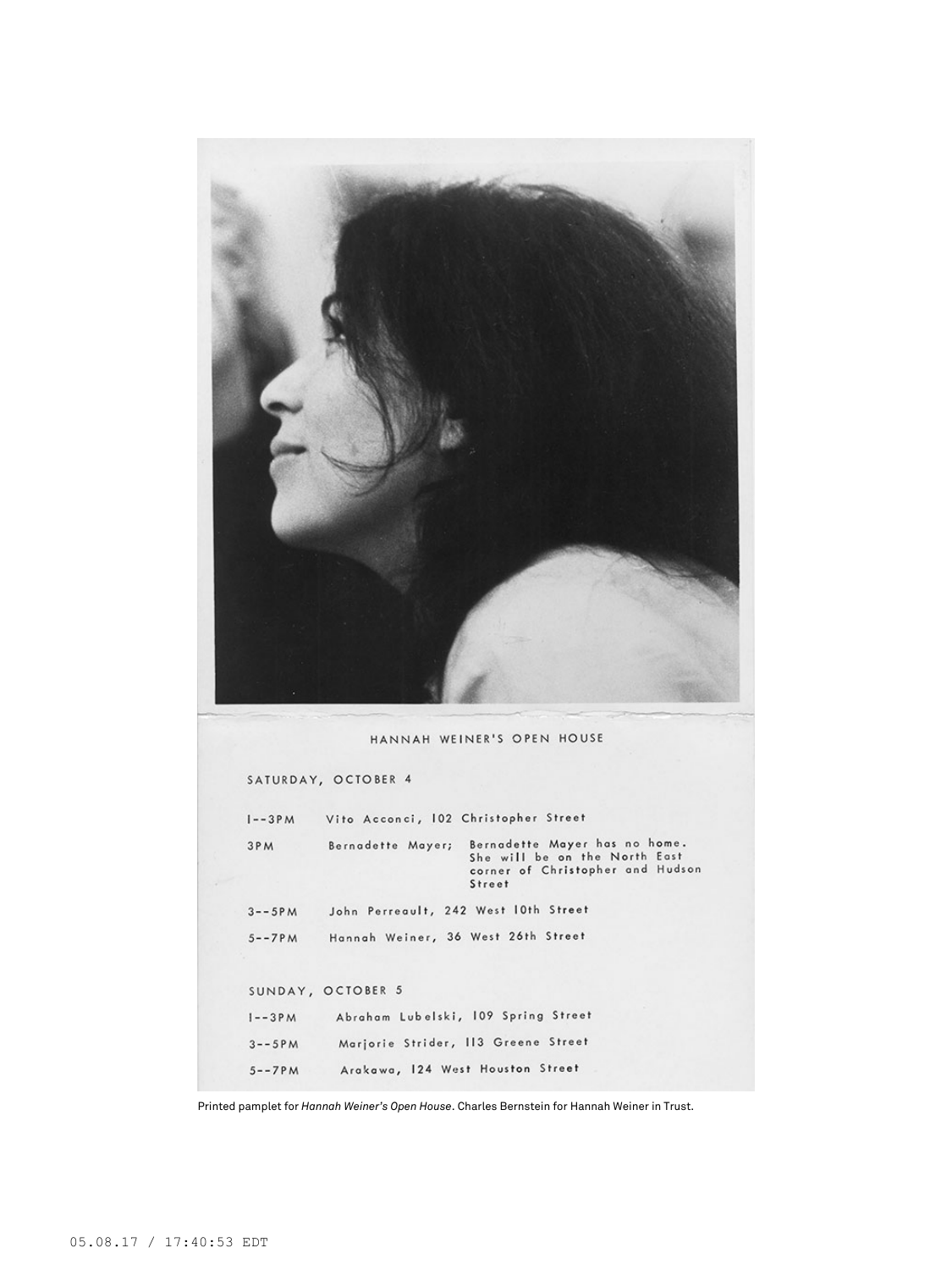

Cover of Hannah Wiener's poetry book *Code Poems* (1982).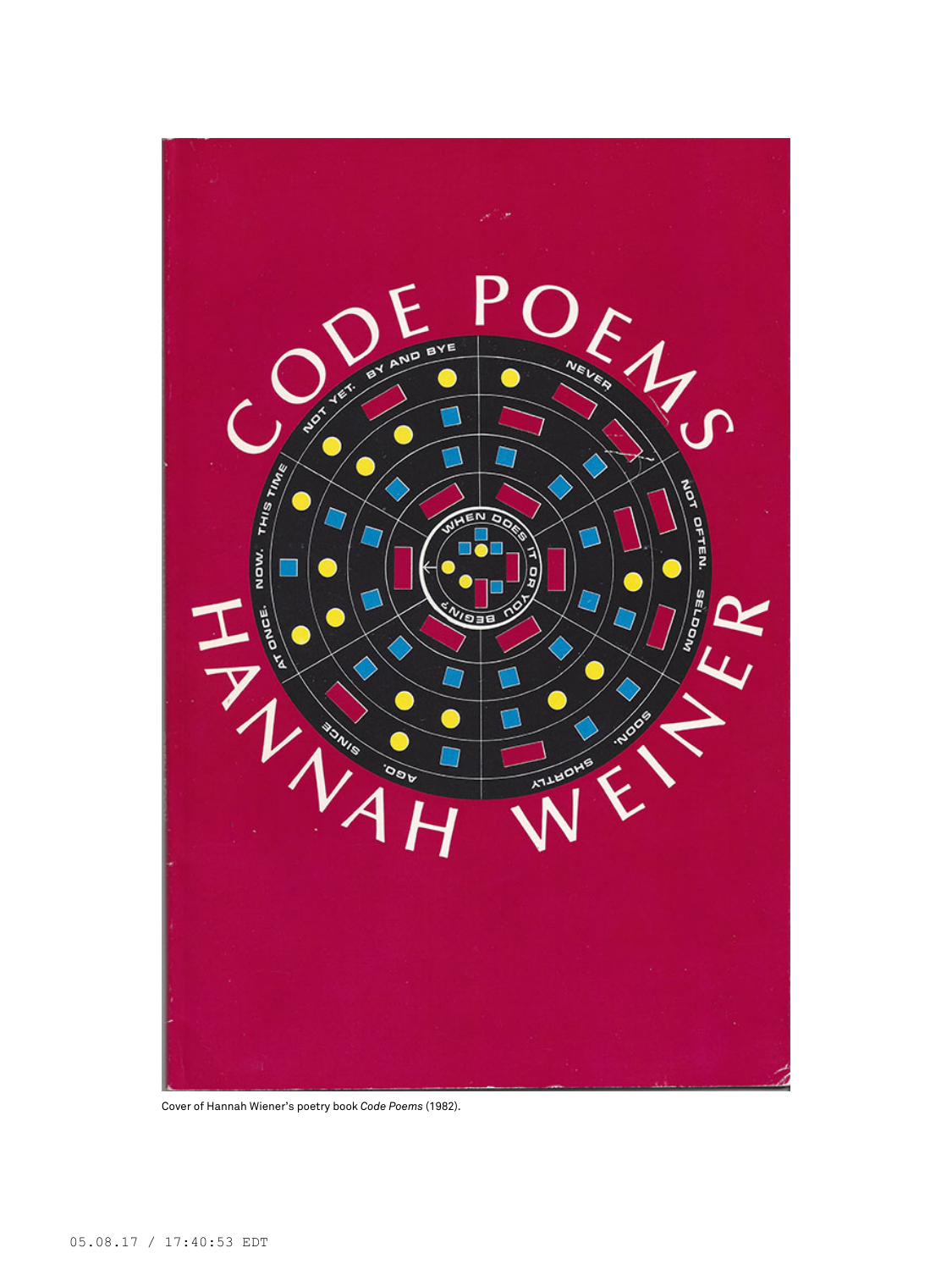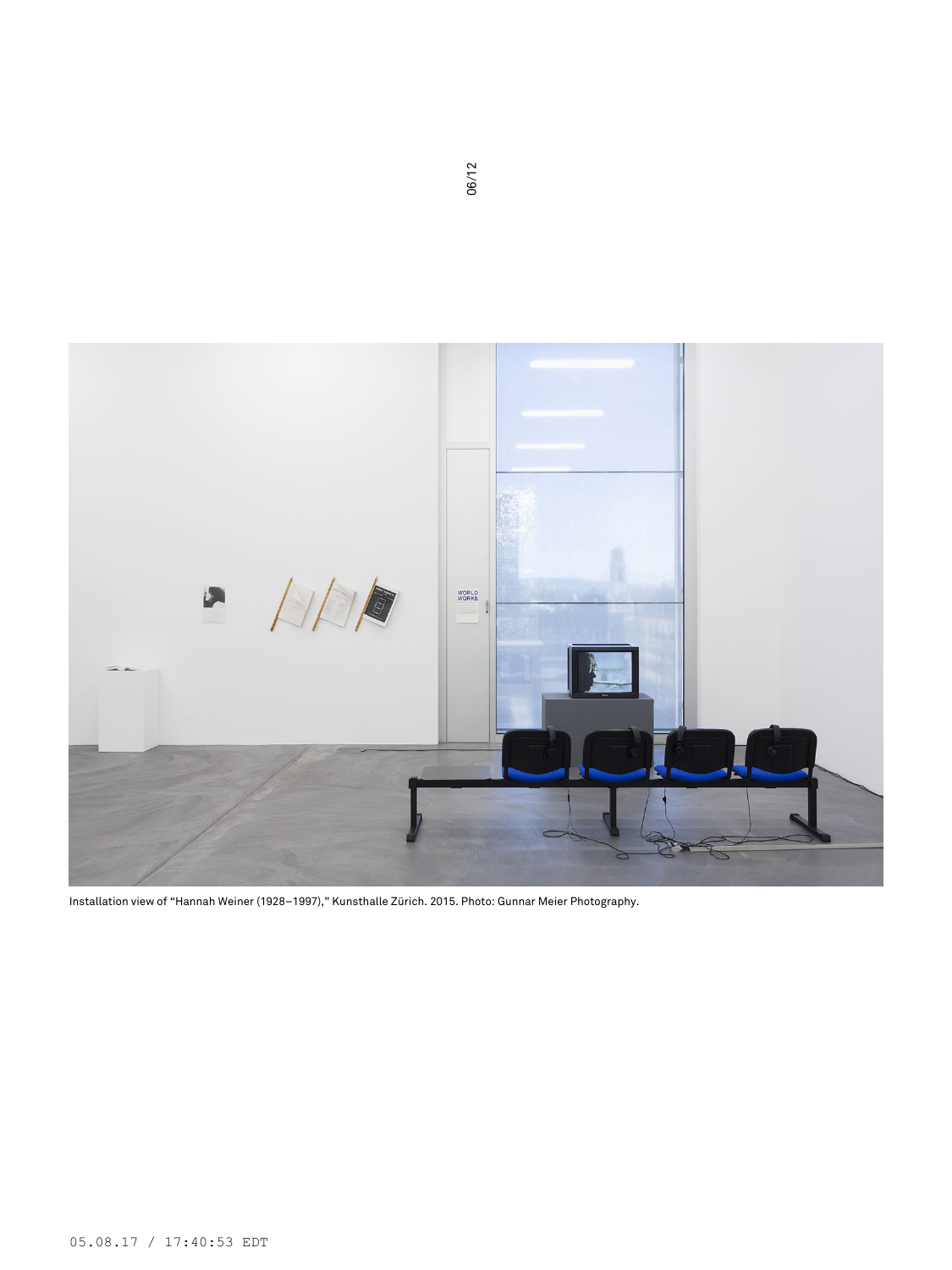corporation adapts to changing market conditions, and how a national economy corrects itself in the face of trade imbalances. 7

Cybernetics was, of course, closely connected to technological developments in computing and telecommunications that were extremely important to the course of postwar society. In many ways, its ambition to unify the natural and social sciences, and even the humanities and the arts, is a relic of the massive cross-scientific endeavors of the war effort – the Manhattan Project, first and foremost – which organized disjointed university research studies into structures more common to the military and industry and which gave rise to numerous technologies with social and commercial applications. It is not surprising, then, that for many this science of control and communication promised a response to social and economic issues that seemed especially pressing. "Control" and "communication" were, of course, central preoccupations for societies whose economic policies were based on Keynesian "social planning," whose hierarchical, multilayered corporations raised new problems of management, and whose deskilled manufacturing system put control over the content and pace of production in the hands of a professional-managerial class. Cybernetics, unsurprisingly, appealed to corporate management, military engineers, or government technocrats, as it promised a more efficient and less violent means of managing complex processes.

What is more surprising, however, is the way that cybernetics appealed to the hippies, leftists, counterculturals, and bohemian artists of the period, whose ostensibly libertarian and communalist politics would put them in direct conflict with the managers and technocrats who were reading the same books. Despite its origins in military research and its ominous selfdescription as a science of control, cybernetics could often present itself as a holistic, organic mode of social regulation in line with fundamentally democratic values and premised on the empowerment and participation of all. As Fred Turner writes in his study of the cybernetic counterculture, it provided "a vision of a world built not around vertical hierarchies and topdown flows of power, but around looping circuits of energy and information." <sup>8</sup> Cybernetics was therefore the lingua franca of people who thought the problems of the age arose from too much control as well as those who thought it arose from too little. While seen from the standpoint of the counterculture and certain parts of the New Left, cybernetics suggested the organizational form of a future postcapitalist society no longer based on domination and

**e-flux** journal #82 —

e-flux journal #82 — may 2017 <u>Jasper Bernes</u><br>The Poetry of Feedback

may 2017 Jasper Bernes

**The Poetry of Feedback** 07/12

 $07/12$ 

exploitation; to much more decidedly procapitalist elements it offered a set of mechanisms through which techniques of domination and exploitation could be perfected and rendered palatable. The power of cybernetics lay in its ability to dissolve oppositions, to transform a contest between opposed entities into the internal self-regulation of some larger entity that included both sides. As an example of the holistic view of cybernetics, Turner quotes the title poem of Richard Brautigan's *All Watched Over by Machines of Loving Grace*, a book whose fifteen hundred copies were distributed for free on the streets of Haight-Ashbury in 1967, describing "a cybernetic ecology / where we are free of our labors / and joined back to nature." With the homologies that it establishes between human, animal, and machine, cybernetics provides the dissolution of conventional oppositions between labor and leisure, nature and culture, such that the poem can imagine "a cybernetic meadow / where mammals and computers / live together in mutually programming harmony." 9

As a form of opposition to the organization of postwar societies that, paradoxically, would dissolve all opposition into "mutually programming harmony," the cybernetic imaginary in its countercultural setting was particularly appealing to corporate managers looking to allay the dissatisfactions and rebellions of their workers through the incorporation of workermanager feedback loops. But cybernetic models were also appealing in their own right, beyond questions of morale, especially once conditions of profitability eroded in the 1960s and, seeking a way to cut costs, firms began to look for ways to trim the various managerial layers that had emerged as corporate structures became more elaborate and complex. Cybernetics seemed as if it would provide the solution to the inefficiencies and violence of autocratic management, shearing needless management and making "control" a technical rather than personal matter. This was the function not only of the specifically cybernetic management theories of people like Jay Forrester and Stafford Beer but, as Michael C. Jackson summarizes in a book on the topic, a general category of "systems thinking" within business management that "gave birth to strands of work such as 'organizations as systems,' general system theory, contingency theory, operational research, systems analysis, systems engineering and management cybernetics," all of which shared with cybernetics a tendency to view firms as adaptive, equilibrium-seeking entities. 10

Cybernetics and the related disciplines it influenced therefore provided models of streamlining while responding positively, rather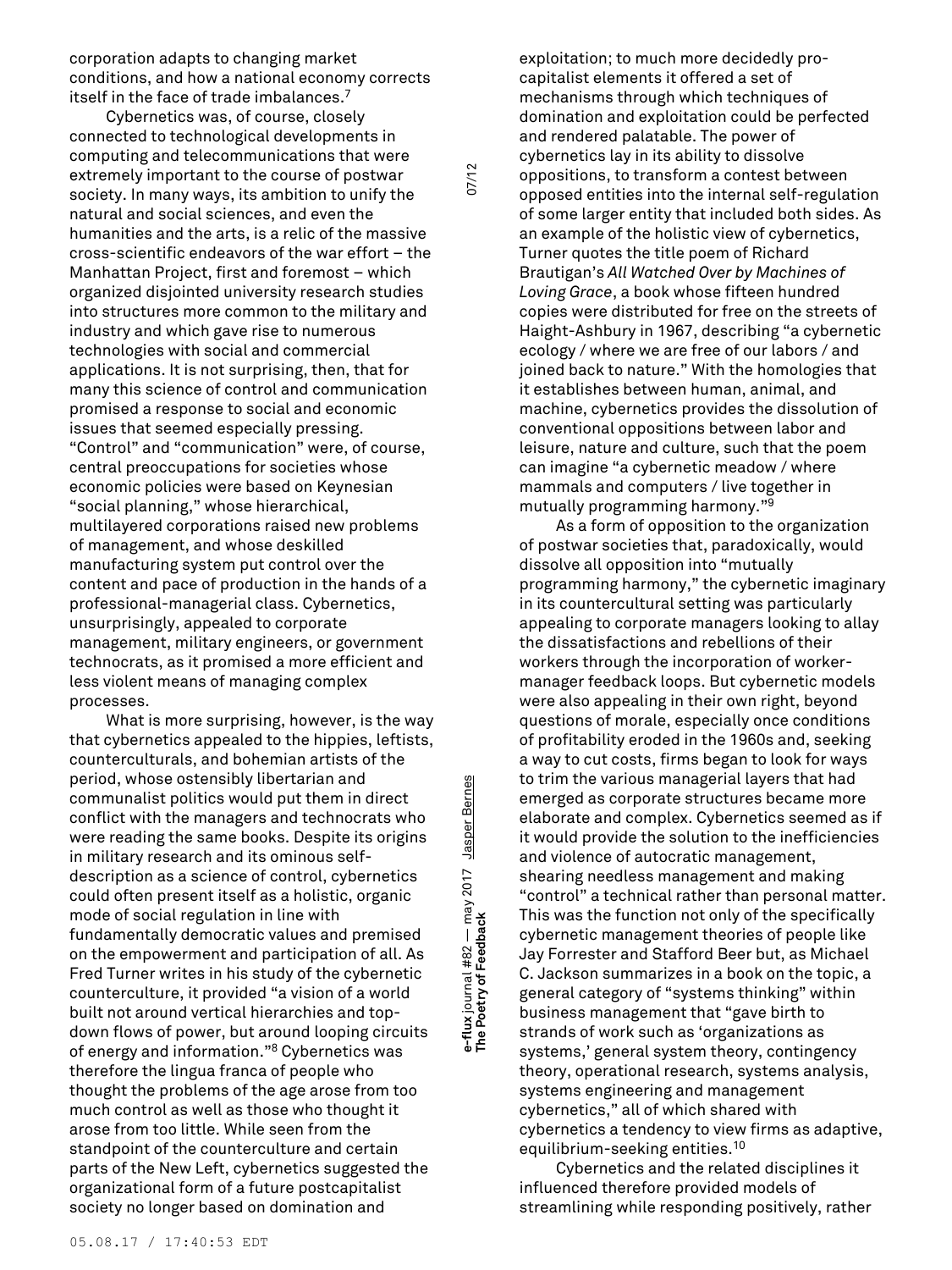than merely repressively, to the newly prevalent critiques of capitalist work that emerged in the late 1960s, critiques that focused on qualitative rather than quantitative demands, targeting in particular the alienating, machinic, rote, and routinized character of deskilled blue-and whitecollar labor. Visible already within influential books of the 1950s such as William Whyte's *The Organization Man* or Herbert Marcuse's *One-Dimensional Man*, such critiques were something of a commonplace by the middle of the 1960s, and as Thomas Frank and others have shown, you might encounter such views within the socalled establishment as well as on the countercultural margins. 11

Luc Boltanski and Eve Chiapello call this qualitative challenge to work "the artistic critique" (as opposed to the wage-oriented "social critique") precisely because it percolates outward from the counterculture and the artistic avant-garde. <sup>12</sup> Faced with the combination of the social and artistic critiques epitomized by the rebellion of May 1968 but in evidence throughout the period, firms sought to pit the two critiques against each other, engineering a form of pseudo-empowered, "flexible," and "selfmanaging" work that met the demands of the artistic critique (for authenticity, creative expression, diversity of tasks, participation in decision making, flexible hours, etc.) in a manner that allowed for a newly intensive exploitation, effectively eroding the previous gains of the workers' movement with regard to wages, workday length, and benefits. In short, the new self-directed employees would work much harder and longer than their predecessors. The meeting between cybernetics and the neo-avantgarde complicates this story slightly, since what we note is not the recuperation by capitalist firms of a set of purely external values, concepts, or ideas but rather a contest over the meaning of a set of ideas. Though cybernetics emerges with the military-industrial complex, it is transformed and put to new uses by artists and countercultural figures in the 1960s, who elaborate entirely new meanings within this field, meanings that eventually become the focus of corporate attempts to restructure in the face of the critical challenges raised by these meanings. In this sense, the artists and writers who participated in elaborating these cybernetic ideas did not simply share an elective affinity with the technocrats that they imagine themselves opposing. Rather, they were responding critically and correctively to the technocratic visions they encountered and imagining how those visions might provide the material for another social arrangement. Along with the various Pentagon-sponsored think tanks and university research programs, the art and

**The Poetry of Feedback** 08/12 e-flux journal #82 — may 2017 <u>Jasper Bernes</u><br>The Poetry of Feedback may 2017 Jasper Bernes **e-flux** journal #82 —

08/12

writing of the period are one site where cybernetic ideas are elaborated, contested, transformed. Art and writing, in this sense, are experimental and speculative processes. They are laboratories of a sort, a "counter-laboratory," if you will. As we will see in the subsequent discussion of Hannah Weiner, by focusing on the interaction between artist and audience, writer and reader, or on the process rather than the object of art making, many of these works take as their vocation the active modeling of potential social relations, relations that both prefigure and contribute to the actual restructuring of the labor process that begins in the 1970s and intensifies during the 1980s.

The relationship is a bit more than prefiguration pure and simple and a bit less than direct causation, since the means of uptake by employers is complex and indirect, mediated in this case by the counterculture and the mass media and mass cultural forms that were fascinated by it. The political models of holistic collaboration, mutability, and participation elaborated by the love-ins, be-ins, and politicized festivals of the counterculture were based quite directly on the precedent set by the postwar neo-avant-garde, with its happenings, chance-based compositions, interventions into daily life, and ecstatic forms of derangement. And while it is true, for instance, as Thomas Frank has argued, that the "co-optation" theory that sees the mass culture lagging behind and eventually recuperating an original, revolutionary movement fails to acknowledge the presence of dissident, critical voices within the so-called establishment, voices that also bemoaned the rigid, bureaucratic, and authoritarian character of work life – though with entirely different ends in mind – I think the evidence is clear that, for the most part, these critical enunciations remained in an entirely theoretical register, oriented largely toward attitudes rather than concrete practices. <sup>13</sup> Outside the avant-garde, first, and the counterculture, second, there were few practical examples of these participatory modes. For instance, although Douglas McGregor had written as early as 1957 about the need for a new "Theory Y" of management based on "job enlargement," "decentralization," and "participation and consultative management," he was intentionally vague about what this Theory Y might look like if implemented, suggesting that it was no more possible at that time than it was possible to build a nuclear power plant in 1945. 14 Like nuclear power, Theory Y was foreseeable but not implementable. But at that very moment artists such as Allan Kaprow, Carolee Schneeman, and John Cage were already implementing their own Theory Y in the arts. It is notable that Fred Turner, in his study of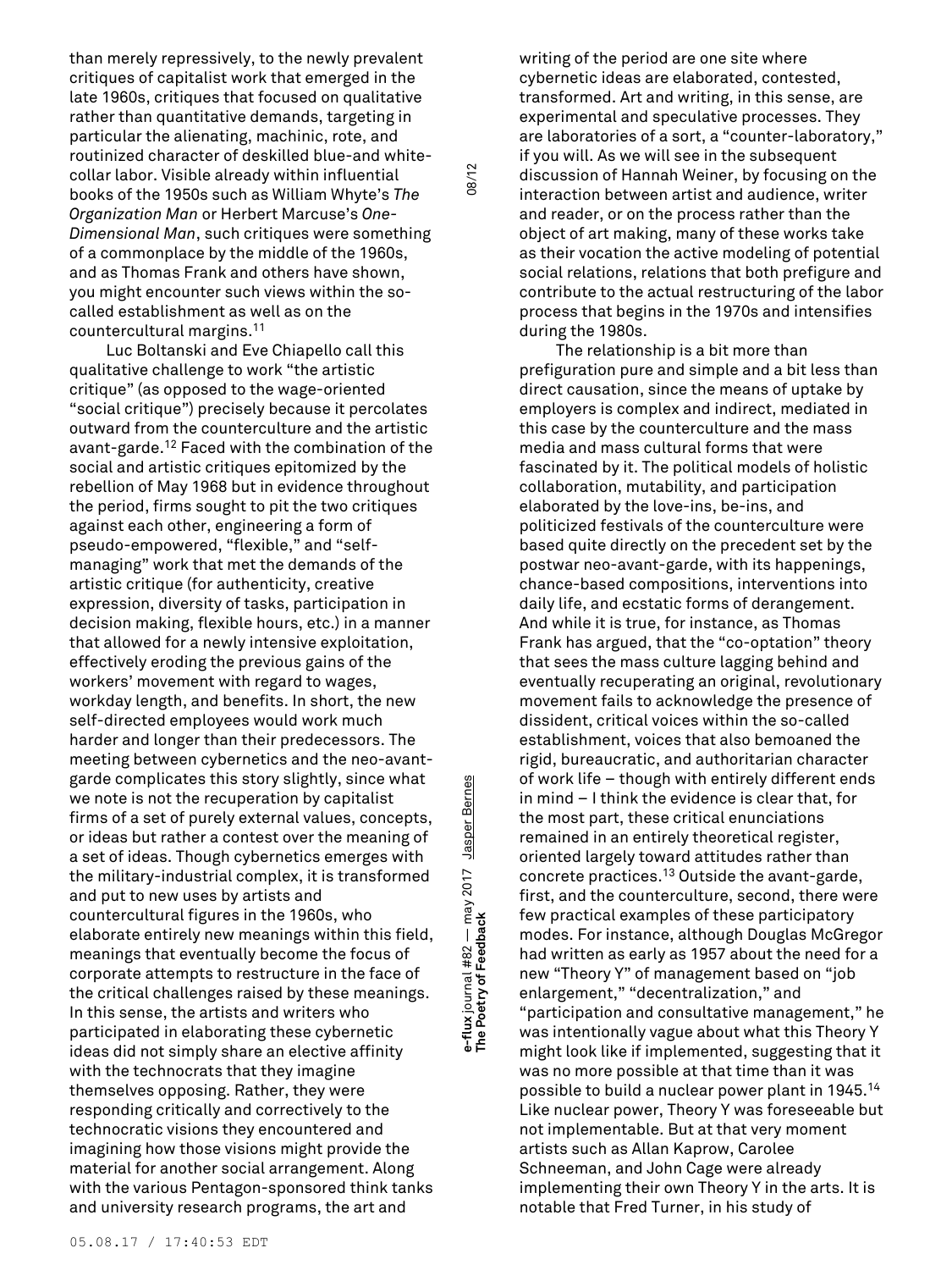counterculture and cyberculture, begins the story of Stewart Brand and the Whole Earth Network – so influential to the course of development of information technology and corporate structure – with Brand's involvement in the happenings of the Lower Manhattan art scene of the early 1960s.<sup>15</sup> To be clear, I am not arguing that artists and writers are the source of the dissatisfactions at the root of the artistic critique; such experiences of alienation and anomie were widespread and well documented. Artists and writers provided a conceptual grammar and vocabulary – a set of reference points or coordinates with respect to which these dissatisfactions could be articulated – but they certainly did not create them.

# **Cybernetics at Work**

For an example of this incipient cybernetic grammar as one might have encountered it in the 1960s, consider the text Hannah Weiner wrote for her first "one-man show," *Hannah Weiner at Her Job*:

> My life is my art. I am my object, a product of the process of self-awareness. I work part-time as a designer of ladies underwear to help support myself. I like my job, and the firm I work for. They make and sell a product without unnecessary competition. The people in the firm are friendly and fun to work with. The bikini pants I make sell for 49¢ and \$1.00. If things can't be free, they should be as cheap as possible. Why waste time and energy to make expensive products that you waste time and energy to afford?

> Art is live people. Self-respect is a job if you need it. 16

This show took place in March 1970, among hundreds of similar happenings and performances. Best known for her later "clairvoyant" or "clair-style" poems, composed from the words that she began to see everywhere – on walls, on people's faces, in the air – Weiner was at the time of this show a poet associated with Fluxus and the downtown New York art scene. The quotation demonstrates one surprisingly anti-utopian consequence of the neo-avant-garde project of "art into life"; under conditions in which "art" has become synonymous with "life," then it has also become synonymous with "work," since most of life, for most people, means working.[foonote See Peter Bürger on the double bind of the avant-garde "art into life" thematic. For Bürger, if the avant-garde succeeds in merging art and life, it loses the very

**e-Tux** Journal #oz — Thay zor — Thay zor , <u>Jaaper Bernes</u><br>The Poetry of Feedback e-flux journal #82 — may 2017 <u>Jasper Bernes</u><br>The Poetry of Feedback may 2017 Jasper Bernes **e-flux** journal #82 —

09/12

critical distance from which it mounted its critique of the abstraction of art from life. 17 Going to work, then, counts as art, and making things or laboring becomes a secondary effect of the fundamentally artistic work of self-making and self-fashioning, where product and process are one. The gambit of such a project is that the merger of art and work will humanize and aestheticize the space of labor, here become a place where making and selling take place "without unnecessary competition."

The notion of self-production and selfobjectification that we encounter in *Hannah Weiner at Her Job* – "I" as "object" – is very much a figuration of the cybernetic concept of "feedback." In cybernetics, any entity that regulates itself through the "circular causality" of feedback, where outputs produce inputs that subsequently modulate new outputs, can be thought of as self-aware at some basic level, even if it is a simple mechanical device or electrical circuit. In cybernetics, the very definition of an adaptive organism is that it can become its "own object," "a product of the process of the self-awareness." The statement could have been written by either Norbert Wiener or Hannah Weiner.

As discussed previously, cybernetics bases its notion of self-regulation on the mechanical devices called servomechanisms or, alternatively, "governors." Wiener coins the term "cybernetics" from the Greek word for "steersman" or "pilot," *kybernetes*, which is the root of "govern" in English. <sup>18</sup> But what has not yet been adequately examined is the relationship posited between communication and these mechanisms of control. For cybernetics, there is essentially no difference between communication and control: "When I control the actions of another person, I communicate a message to him, and although this message is in the imperative mood, the technique of communication does not differ from that of a message of fact." <sup>19</sup> To return to the example of the artillery guns, the action of the gun is itself an act of communication; it communicates (to itself) the degree to which its aim is correct or incorrect and modulates its own actions accordingly. Communication is not a disembodied system of signs but a performative and materialized chain of causes and effects. Indeed, communication is the very coherency of the organism itself. As Wiener writes in a chapter of *The Human Use of Human Beings* where he discusses the possibility of teleporting a person, organisms are fundamentally messages. It is the self-regulating pattern of information that gives them their identity, not the material of which they are composed, which is constantly switched out through various metabolic processes. <sup>20</sup> One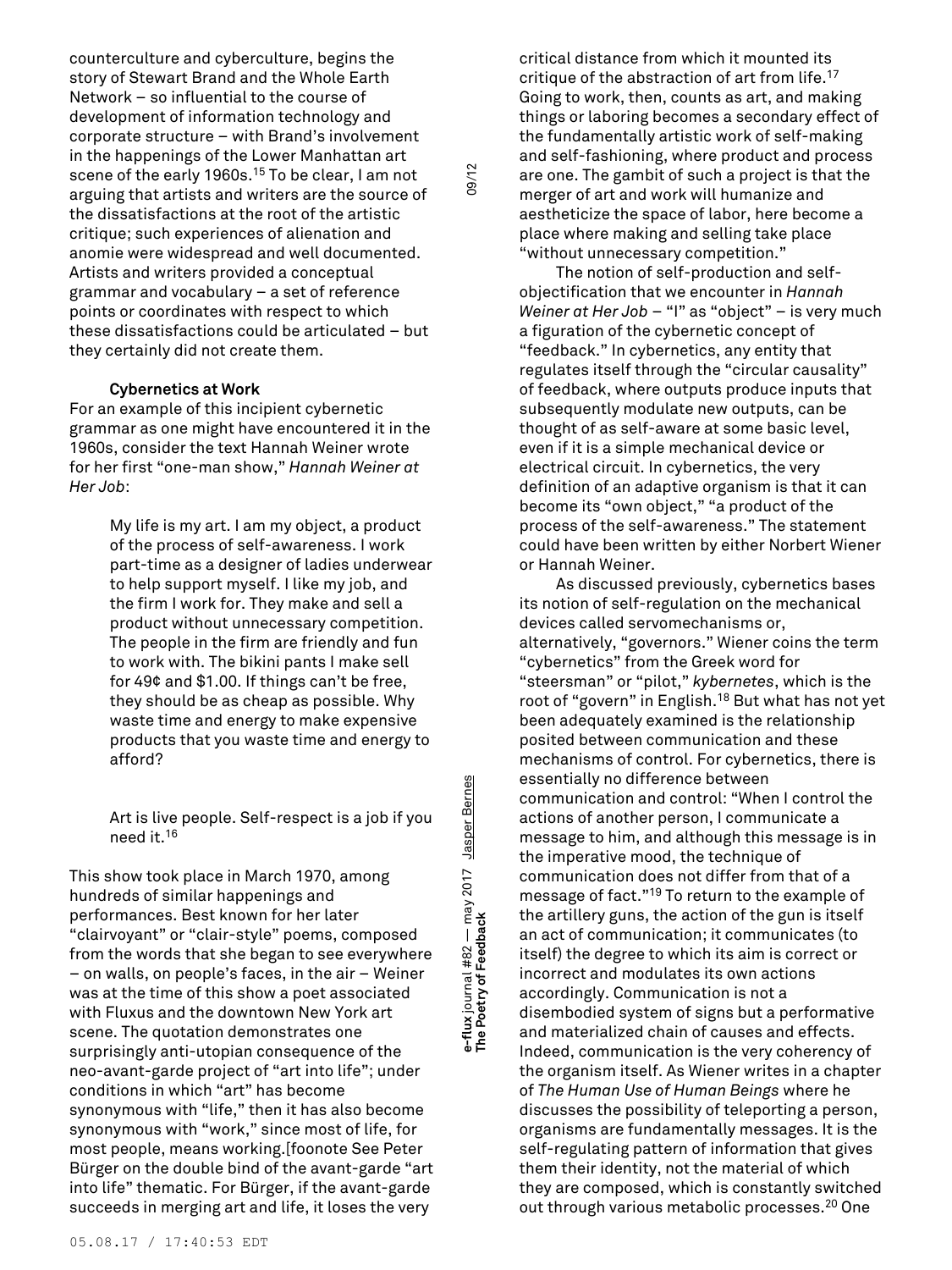could therefore, at least hypothetically, duplicate a person through duplication of these information patterns. Communicable information is essence, for Wiener, a fact that might explain the appeal of these ideas to poets and others who worked with signs and symbols of one sort or another.

In the text that Weiner wrote for her next production – a collaborative, happening-like "Fashion Show Poetry Event" – communicable information is very much a formal essence, here identified with poetry, that ricochets back and forth between writers and artists, between makers of language and makers of things:

> We communicated to the artists our generalized instructions. They translated instructions into sketches, models, and finally actual garments. The feedback (i.e., the garments) was then translated by us into fashion language. We have also translated this information into the language of press releases aimed at both the general and the fashion press and into the language of this theoretic essay. 21

Weiner's contribution to the project was, as described by John Perreault, "a cape with hundreds of pockets proclaiming 'one should wear their own luggage.'" <sup>22</sup> But the materialized "instructions" of the poets bore within them numerous pores or holes that emblematized the "difference between a description and that which this description appears to describe … the difference between a real fashion show and the imitation of a fashion show." <sup>23</sup> This final turn of phrase indicates Weiner's uneasiness with or perhaps skepticism about perfect communicability. The pores of noise inside the message indicate its natural degradation, its tendency toward entropy, but also create a margin of error in which creative interpretation and misinterpretation might thrive.

First as salesperson, then as manager, Weiner during this period remains preoccupied with labor as much as with the mundane, everyday activities that fill up our waking hours. Weiner, it is clear, aims to bring the special resources of art to bear on labor in a way that humanizes it, makes it seem more tolerable and pleasant, based on cooperation rather than competition, abundance rather than scarcity, participation rather than hierarchy: for example, her piece *World Works*, where she modified a shop sign by writing "the word THE over WORLD WORKS." <sup>24</sup> The addition of the article changes "works" from noun to verb, suggesting the presence of unnamed agents, workers. It thus demystifies the impersonal "works," but it also presents a certain assurance that things

**e-flux** journal #82 —

e-flux journal #82 — may 2017 <u>Jasper Bernes</u><br>The Poetry of Feedback

may 2017 Jasper Bernes

**The Poetry of Feedback** 10/12

 $10/12$ 

function as they should, that there is an invisible order that equilibrates the functioning of things:

> I wanted to do World Works because I wanted to create the feeling that people all over the world were doing a related thing at a related time, although they would be doing it individually, without an audience and without knowledge of what others were doing. It is an act of faith. We have unknown collaborators. 25

Weiner's description of her intentions with regard to this act of *détournement* is oddly reminiscent of contemporaneous descriptions of the powers of the market and the price mechanism, which in the formulations of a thinker like Friedrich Hayek effects a decentralized system of coordination, through which, without knowing it, private producers and workers together plan for the optimal allocation of scarce resources. "The marvel" of the price mechanism, writes Hayek,

> is that in a case like that of a scarcity of one raw material, without an order being issued, without more than perhaps a handful of people knowing the cause, tens of thousands of people whose identity could not be ascertained by months of investigation, are made to use the material or its products more sparingly; i.e., they move in the right direction. 26

For Hayek, the price mechanism is fundamentally a form of information distribution – he compares it to a "system of telecommunications" – that enables everybody to have the information they need under conditions in which it would be impossible for any one person to have all the information everyone needs, as in a command economy. The important difference is that for Hayek the coordinating information functions through competition, because each private producer is trying to minimize costs and earn the highest profit. *World Works*, on the other hand, imagines the coordination as collaborative rather than competitive.

In other conceptual and performance pieces from the same period, a different, much less positive "feeling" about labor emerges. This is especially true of Weiner's contribution to *Street Works*, a series of street exhibits put together by the Architectural League of New York. In *Street Works IV* (October 1969), for instance, Weiner hires a frankfurter wagon and distributes free wieners (a pun on her name). Although she intends to continue with the idea, established with *Hannah Weiner at Her Job*, that art is a form

05.08.17 / 17:40:53 EDT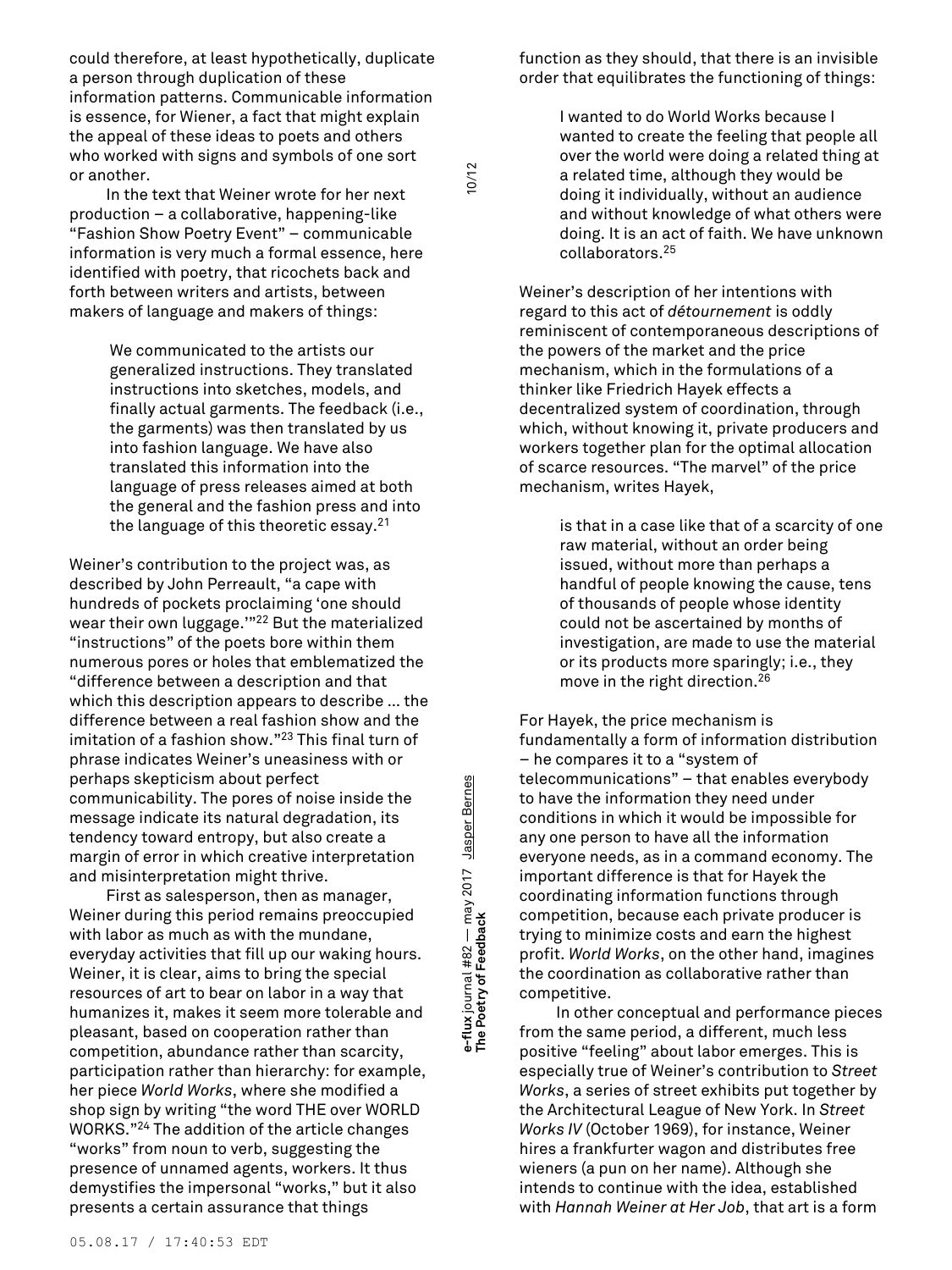**The Poetry of Feedback** 11/12 may 2017 Jasper Bernes e-flux journal #82 — may 2017 <u>Jasper Bernes</u><br>The Poetry of Feedback **e-flux** journal #82 —

 $11/12$ 

of self-distribution, a way of making the self available, and thereby transforming the self through a process of free giving and receiving, here the fact that "anything or anybody can have anything or anybody's name" takes on a sinister character. <sup>27</sup> The gift economy made possible through the sharing of the product – the wiener that is a stand-in for Weiner herself – is troubled by the consequences of that very objectification, which she characterizes in her description of the project as embalmment: "Unfortunately wieners (and pastrami, bologna, preserved meats) contain sodium nitrite and sodium nitrate; one a coloring agent for otherwise gray meat, one an embalming fluid. Both have a depressing effect on the mind." Finally, in *Street Works V* (Dec. 21, 1969), Weiner cements the foregoing negative associations by playing the role of another type of street worker: "I stood on a street corner, or in a doorway, as if I were soliciting. Women do that in that neighborhood (3rd Ave & 13 St to 3rd Ave & 14th St). It is not a nice feeling at all." 28

What distinguishes the first few examples, with their positive images of "fun and friendly" labor, from the latter examples, based on the unpleasant affects she associates with prostitution? One answer might lie in the term "self-respect." In the first examples, "the art" of "live people" allows for "self-respect," which means, I think, less a way of appreciating the self than a way of distinguishing it, making it into something unique and specific. There are forms of interaction between selves that deepen their self-respect or singularity, and then there are interactions that mean a loss of self and the total fungibility of all individuals, the reduction of individuals to a situation where "anything or anybody can have anything or anybody's name," where there is no difference between Wiener and Weiner, between Norbert, Hannah, or a slab of pastrami.

# **×**

*This text is an excerpt from chapter three of* The Work of Art in the Age of Deindustrialization *by Jasper Bernes, published in May 2017 by Stanford University Press.*

**Jasper Bernes** is author of two volumes of poetry, *Starsdown* (2007) and *We Are Nothing and So Can You* (2015), and a scholarly book, *The Work of Art in the Age of Deindustrialization* (Stanford UP, 2017). Poems, essays, and other writings can be found in *Modern Language Quarterly*, *Radical Philosophy, Endnotes, Lana Turner, The American Reader, Critical Inquiry,* and elsewhere. Together with Juliana Spahr and Joshua Clover, he edits Commune Editions. He lives in Berkeley with his family.